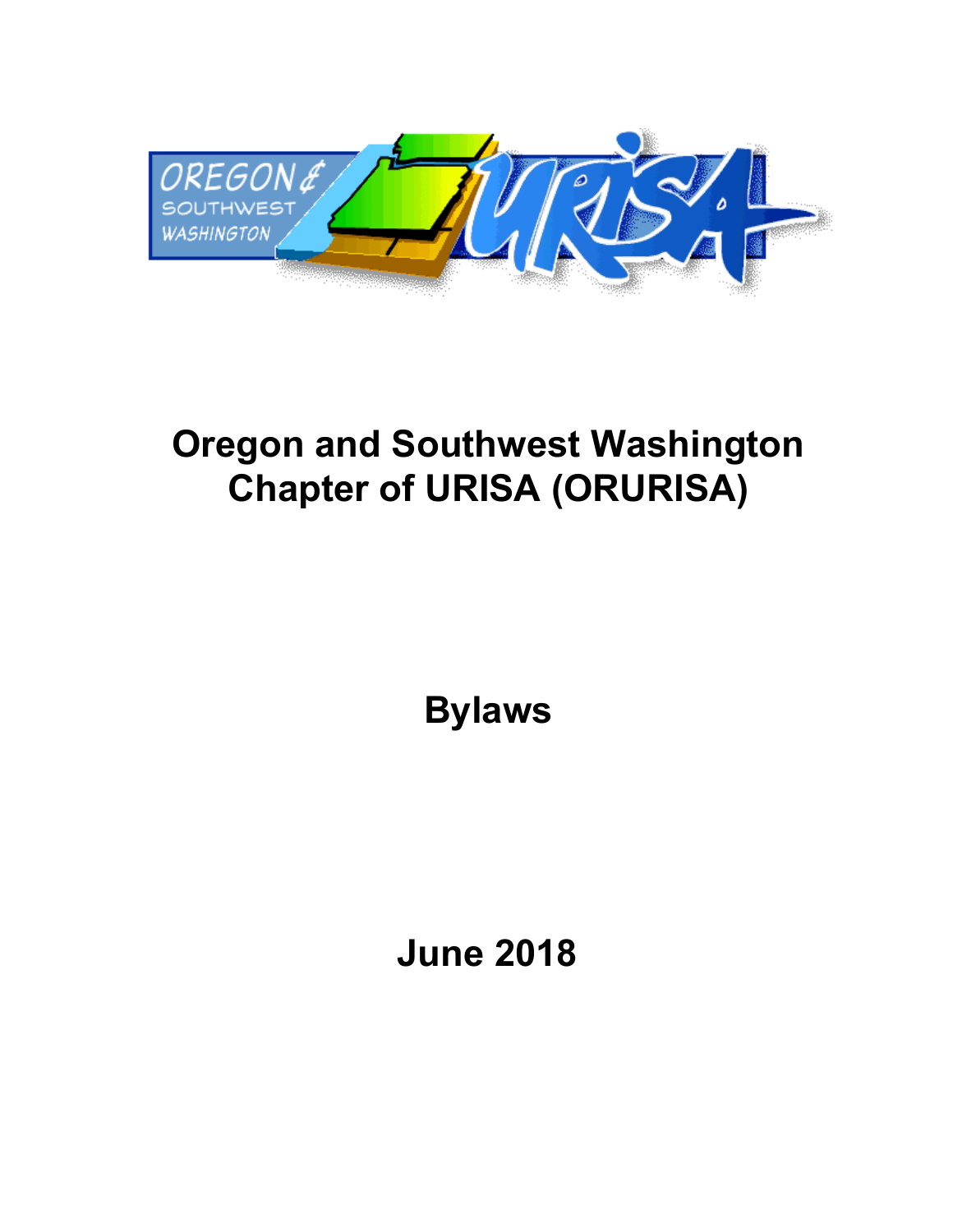## **ARTICLE I. CHAPTER ORGANIZATION**

#### **SECTION 1. NAME**

The name of this organization is the Oregon & SW Washington Chapter (hereinafter referred to as "the Chapter") of the Urban and Regional Information Systems Association (hereinafter referred to as "URISA").

The chapter's focus is on geospatial systems, but we also encourage participation of those in related disciplines such as Information Technology, photogrammetry, surveying, engineering, or web technologies.

#### **SECTION 2. SERVICE AREA**

The geographic service area of the Chapter shall be the official boundary line of the State of Oregon and counties in southwestern Washington.

#### **SECTION 3. PURPOSE**

The Chapter is organized as an IRS 501 (3) (c), not for profit, state wide professional association of the nationally recognized Urban and Regional Information Systems Association (URISA).

The Oregon Chapter of URISA is organized for the purpose of recognizing, supporting and encouraging broad professional growth, education, communication, technical development and service to its members and others in the field of geospatial information and related technologies.

The chapter is organized to provide broad support, encouragement and recognition for government, academic, and private development and dissemination of accurate and complete spatial data, relevant software, and geospatial products. Respecting the development of the geospatial industry as a whole, the chapter is and shall remain a platform neutral forum with respect to operating systems, geospatial software products and vendors. The Chapter welcomes and supports participation from the public and private sector equally.

The Chapter supports and promotes the GIS Code of Ethics as approved by the URISA Board of Directors and members are encouraged to become a certified GIS practitioner (GISP) by qualifying for the GISP title.

To that end, the Chapter shall provide for its membership:

A. An open and objective professional development forum for the exchange of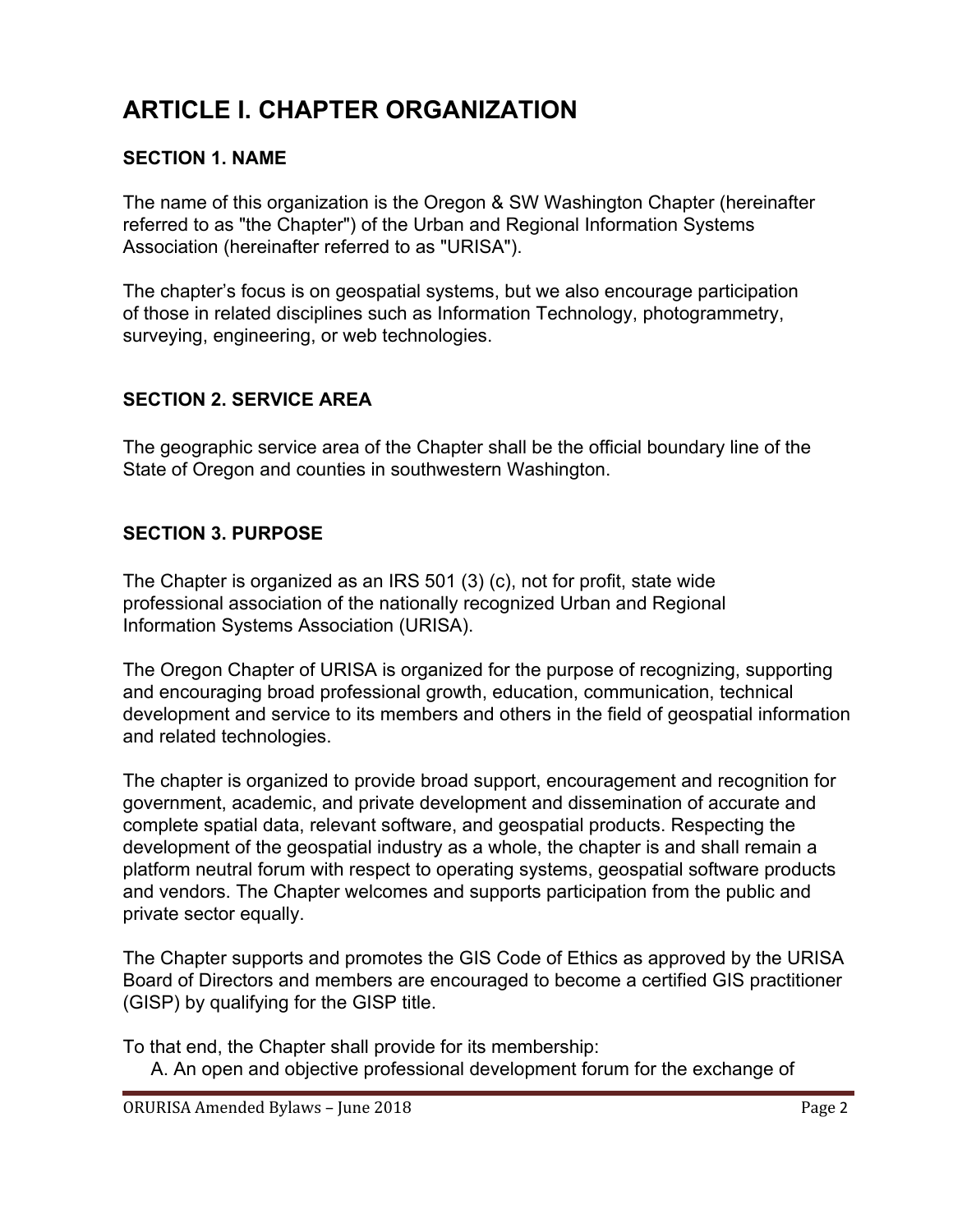ideas, information, and solutions to common problems, without regard for cultural, political, social, economic, organizational or employment status.

- B. Opportunities for networking, communication and an exchange of ideas through participation and sponsorship in conferences, events and training focused on the planning, operation, and consequences of geospatial information systems and related technologies. In particular, the Chapter wishes to assist the professional development of other individuals and groups having a need or interest in geospatial technology. Such groups and individuals may include, but are not limited to those in the fields of Planning, Geography, Cartography, Surveying, Engineering, Photogrammetry, Public and Business Administration, and Public Safety.
- C. Recognition for exemplary service in the field of urban and regional geospatial information systems.
- D. Encouragement for the advancement of knowledge through postgraduate research, publication, and other opportunities for professional growth and advancement.

## **SECTION 4. EQUAL OPPORTUNITY**

Being mindful of the harmful and undesirable effects of discrimination, the Chapter shall conduct its activities on a fair and equitable basis with bias towards none and without regard for race, age, gender, ethnic, religious, or other status. Further, the Chapter shall encourage and promote equal opportunity participation in all Chapter activities.

## **SECTION 5. LOBBYING AND PUBLIC POLICY DEBATE**

Consistent with the Articles of Incorporation and the requirements placed on a 501 (3) (C) corporation, the chapter will not commit a substantial part of the activities to the carrying on of propaganda, or otherwise attempting to influence legislation, and the chapter will not participate in, or intervene in (including the publishing or distribution of statements) any political campaign on behalf of or in opposition to any candidate for public office. It will offer profession advice and input to public and legislative process when solicited due to the expertise of its members on relevant subject matter.

A chapter position on matters of public policy shall be only be represented as a official chapter position after the policy issue has been discussed and approved by a majority vote of the Board.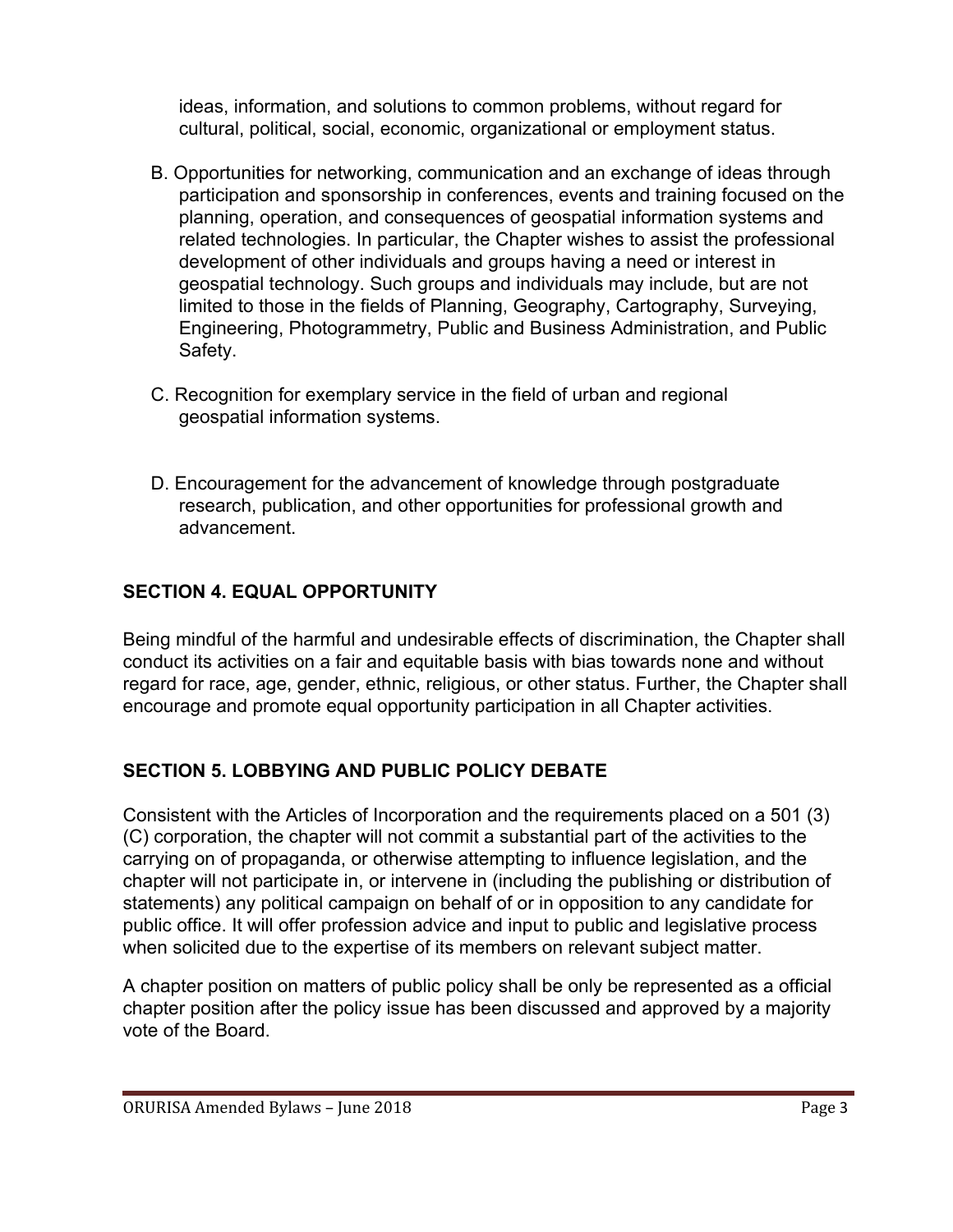## **SECTION 6. POLITICAL ACTIVITY**

The Chapter shall not participate in or intervene in (including the publishing or distributing of statements) any political campaign on behalf of any candidate for public office or voter initiative or proposition.

## **SECTION 7. BYLAW AMENDMENTS**

These Bylaws may be amended, revised, or repealed by a two-thirds (2/3) majority vote of the Chapter Officers, with subsequent approval by the Board of Directors.

## **SECTION 8. CHAPTER ALLEGIANCE**

A duly chartered URISA Chapter must adhere to the URISA Bylaws and Constitution or risk the loss of its charter. URISA Bylaws supersede Chapter Bylaws, to the extent no section places the chapter in violation of its IRS tax status. Use of the URISA name and logo by the Chapter must comply with URISA guidelines.

## **ARTICLE II. MEMBERSHIP**

## **SECTION 1. ELIGIBILITY**

Any responsible individual or organization with an interest in the field of geospatial urban and regional information systems technology that agrees with the international mission of URISA, and approves of National and Chapter URISA objectives and Chapter bylaws shall be eligible for membership in the Chapter.

## **SECTION 2. MEMBER IN GOOD STANDING**

"Membership in good standing" is considered to be a person or organization that actively participates in Chapter activities. Specific criteria for membership in good standing may be determined from time to time by resolution of the Chapter Board of Directors (herein referred to as 'The Board'), but shall as a minimum be defined as participation in annual Chapter events including: GIS in Action (ORURISA's statewide conference), Symposium by the Sea, section meetings, special interest group meetings, participation in standing or *ad hoc* ORURISA committees, or providing other service to members such as leading a training for members in good standing. .

Membership in URISA National is not required of a Chapter member in good standing, but is encouraged and expected of Board Members and required for Chapter Officers. Provided that Chapter finances are sufficient, the Chapter will annually defray the cost of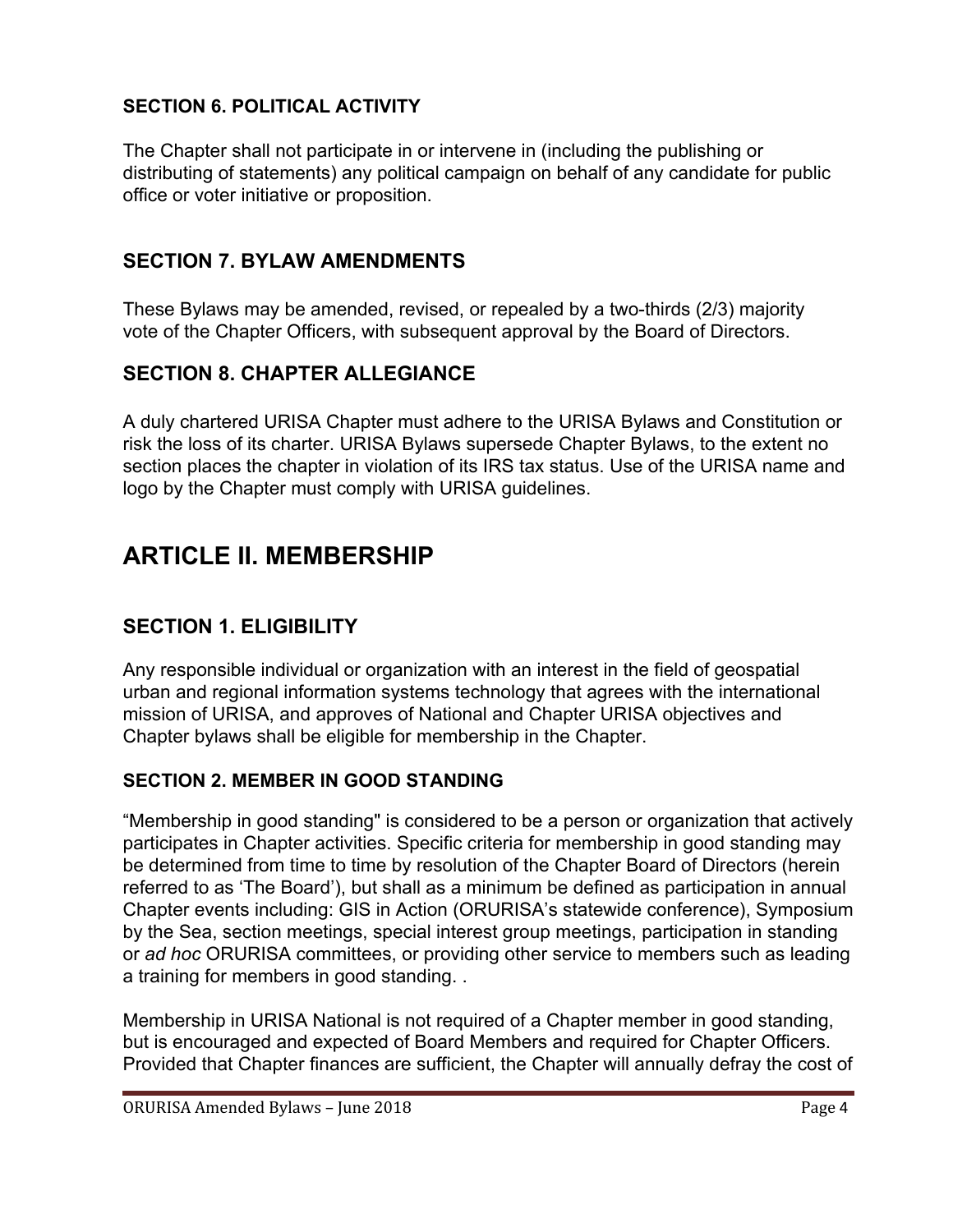Chapter Officers' dues to URISA National. In addition, recognizing the value to the membership of Chapter Officers attending the national URISA conference, including involvement with the Chapter Relations Committee, the chapter will each year pay the cost of registration, travel and per diem for the president and for the president elect in the year prior to his/her two year term of office. The remaining Chapter Officers are encouraged to attend the national conference and, at its discretion, the Chapter Officers may elect to defray their cost of registration.

## **SECTION 3. MEMBERSHIP CATEGORIES DEFINED**

Five categories of Chapter membership are:

- a) Individual
- b) Sponsor
- c) Student
- d) Emeritus
- e) Emeritus Honoraria

Membership categories are defined as follows:

- A. Individual Any person, regardless of state of residence, upon fulfillment of Article II Section 2 requirements may become an individual member of the Chapter. An individual member in good standing shall have one vote in any membership business decision or forum.
- B. Sponsor Any business or organization, regardless of location may become a Chapter Sponsor. Sponsorship entitles an organization to vest a designated number of sponsor employees with individual membership rights and Chapter Board Policy may determine privileges and any other special corporate benefit as.
- C. Student Any person who is enrolled in a college or university and who is carrying at least one-half of a full-time academic load may become a student member of the Chapter.
- D. Emeritus Any person who is retired from the practice of geospatial information systems management or use, or related discipline, and who wishes to continue maintaining a professional interest in urban and regional information systems may apply for Emeritus membership status. Emeritus members may be eligible for other special benefits as determined by the Board.
- E. Emeritus Honorarium- This lifetime membership status may be conferred by a majority vote of the Board to retired information systems professionals who have demonstrated outstanding lifetime achievement and/or particular distinction in the development of urban and regional geospatial information systems. Emeritus Honorarium status shall be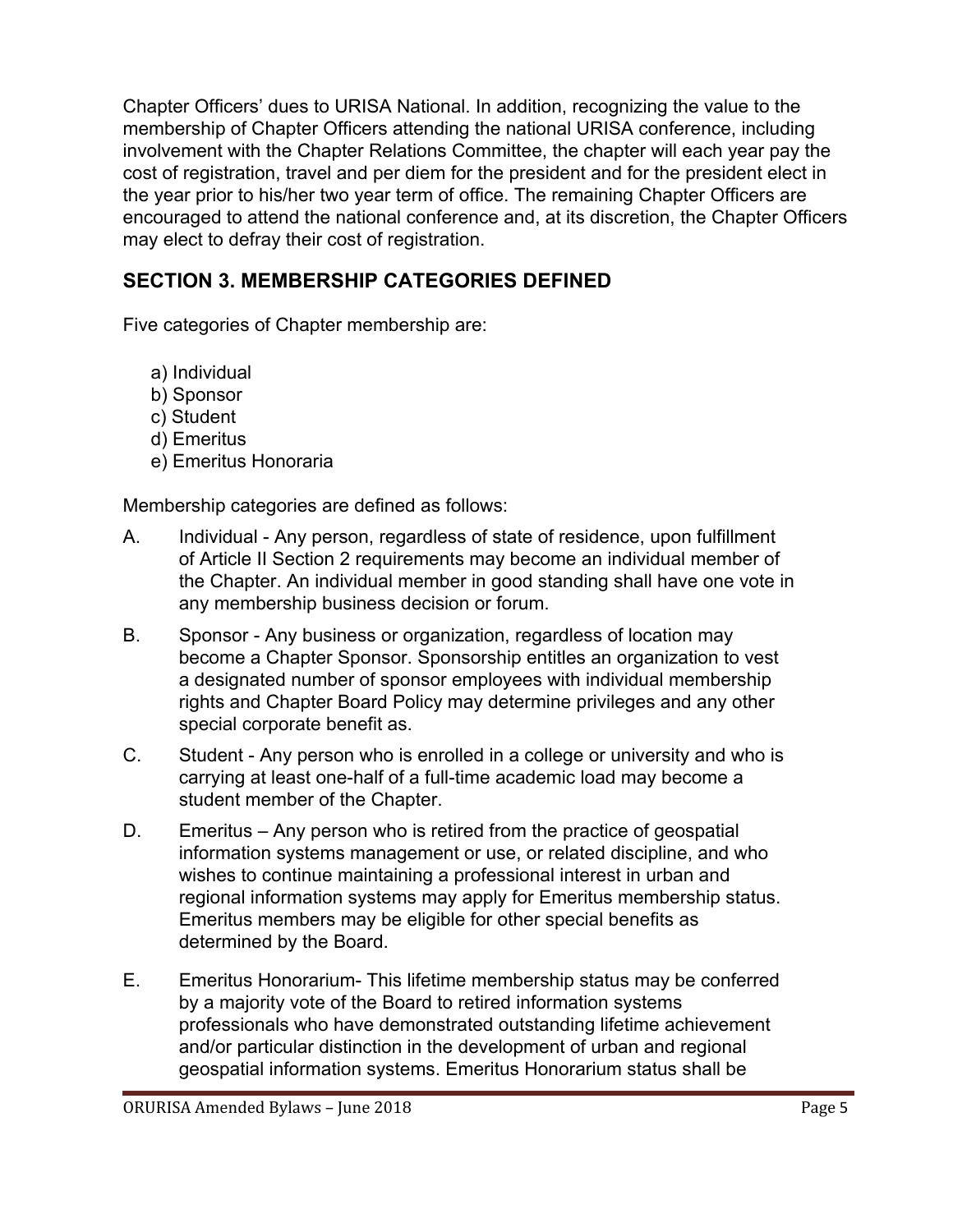conferred with no annual membership cost to the member so honored, and with other special benefits as determined by the Board.

## **SECTION 4. DURATION**

All members shall hold membership for a period of not less than one year unless otherwise specified in these bylaws. The normal Chapter membership year shall begin July 1 and expire on June 30 of each calendar year.

## **SECTION 5. DUES**

The Board may establish Chapter dues. Any change in Chapter dues must be approved by a majority vote of the Board and so entered as a resolution in the Board's permanent minutes.

## **SECTION 6. SPECIAL INTEREST GROUPS and SECTIONS**

Chapter members, with the approval of the Chapter Board, may organize a Special Interest Group (SIG) to deal with specialized interests, levels of government, technical disciplines or other concerns. Chapter members, with the approval of the Chapter Board, may also organize Sections within portions of the Chapter service area, consistent with Chapter bylaws and purpose. Status as a SIG or Section can be revoked by Board action at any time.

The purpose of a Special Interest Group or Section is to organize and facilitate meetings and activities for Chapter members, at a more local level than for the Chapter as a whole or to cover the concerns or interests of a particular group. Specific procedures for local group organization and accountability shall be established by the local chapter membership in each SIG or Section and ratified by majority vote of the Chapter Board. A SIG or Section so established shall be governed by Chapter bylaws and additional procedures as may be recommended by a local chapter organizing committee and as endorsed by ORURISA Board resolution.

If a SIG or Section becomes established, the section may elect to be represented on the Chapter board by at least one permanent board member. Said board member to be elected in the manner described elsewhere in these bylaws.

A SIG or Section may collect and disburse funds in support of local section activities.

Chapter membership is encouraged but not required for participation in a Chapter SIG or Section. Participants of a Chapter SIG or Section who elect not to become Chapter Members may not otherwise enjoy Chapter Benefits or have Chapter wide Voting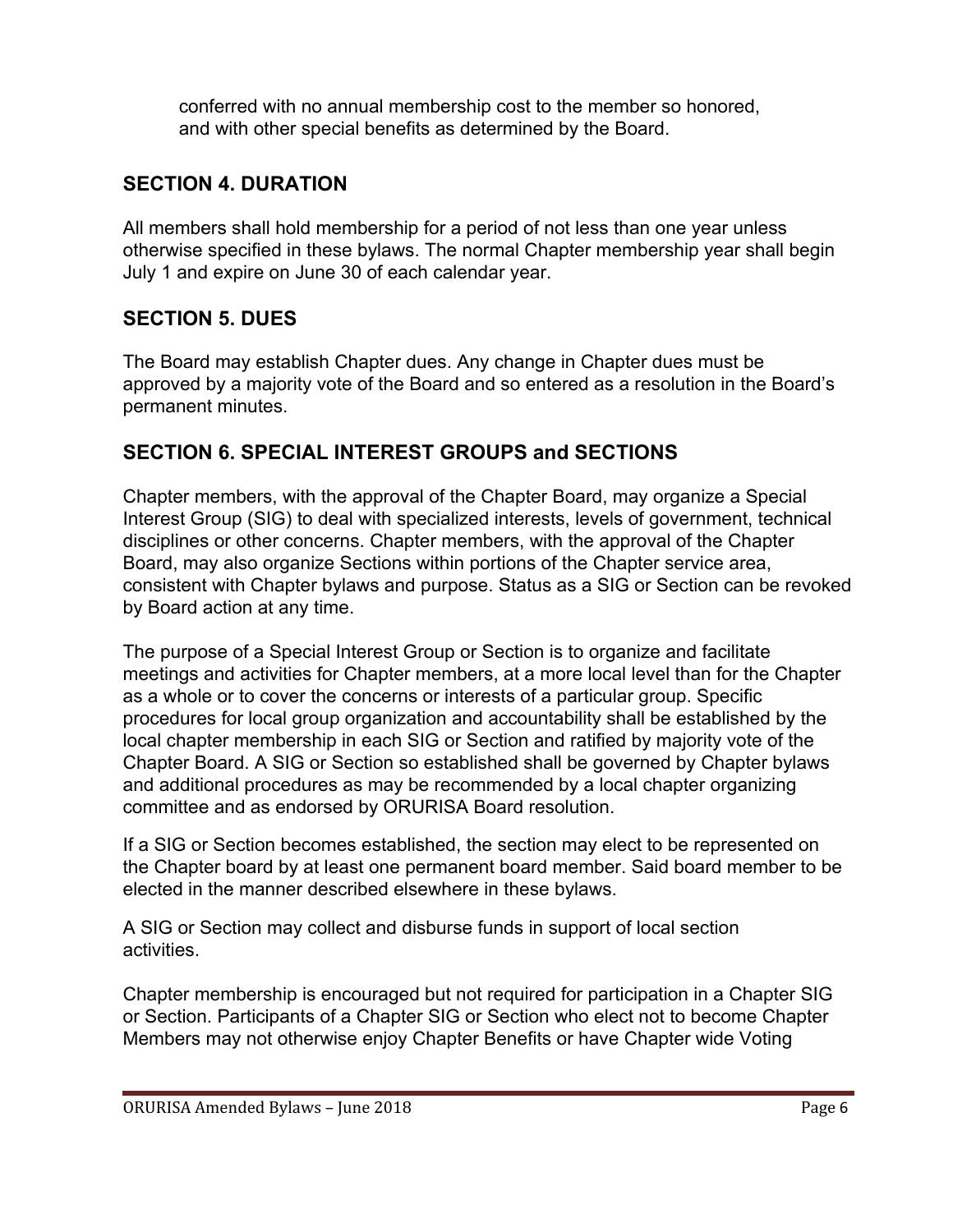Rights.

## **SECTION 7. AFFILIATED GROUPS**

The Chapter may recognize and affiliate with other professional groups that share and/or support the same fundamental purpose and goals of the Chapter. Status as an affiliated group is subject to formal approval by the Chapter Board. Status as an affiliated group can be revoked by Board action at any time. Such affiliated groups may maintain their own identity and can be constituted with their own officers and bylaws provided that no provision of those bylaws conflict with these articles or the aims and objectives of the Chapter as determined by the Board of Directors. Membership in an affiliated group does not confer a membership right in the Chapter fulfillment of membership responsibilities as defined in this Article.

## **SECTION 8. RIGHTS AND PRIVILEGES**

Current Chapter members shall have full voting and office-holding rights. Current members shall be informed of the activities and progress of the Chapter through reports, newsletters, and Chapter meetings. Current members shall be entitled to equal access to participate in and attend any meeting or activity conducted by the Chapter, subject to space limitations. Members may be required to pay registration fees for admittance to certain Chapter events.

## **SECTION 9. NON-TRANSFERABILITY**

No member may transfer a membership or any right arising thereof for value or any other type of consideration.

## **SECTION 10. TERMINATION OF MEMBERSHIP**

The board may investigate the conduct and actions of any member of the organization alleged to be in violation of the purposes and goals of the Chapter or URISA national. A hearing shall be convened by the Chapter Board in an open membership meeting and at the conclusion of such hearing the Board, by majority vote may censure or temporarily suspend the said member(s), or by the affirmative vote of two-thirds majority, may expel the subject member(s).

However, no member may be censured, disciplined, expelled or suspended from membership in the Chapter without having the following procedure followed:

a. The member shall receive notice at least fifteen (15) days prior to any termination or suspension hearing; and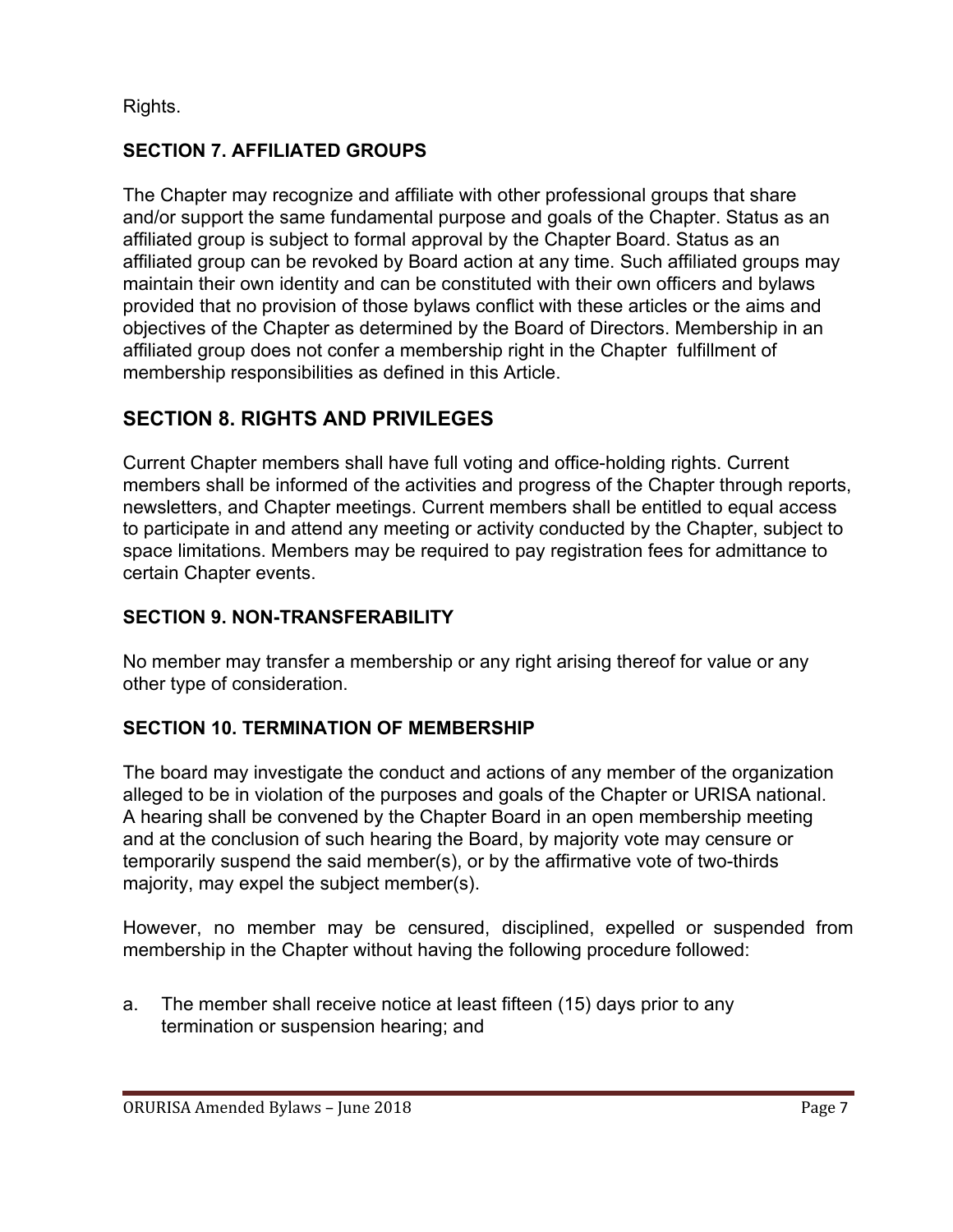- b. The member shall have the opportunity to be heard, either orally or in writing, before the date of the suspension or termination hearing, by the Board regarding his or her termination or suspension from the Chapter.
- c. The Board will take into consideration all relevant facts and circumstances presented by the member or by any other interested Chapter members before deciding on termination, suspension, censure or disciplinary action of the member.

## **ARTICLE III. OFFICERS AND DIRECTORS**

## **SECTION 1. BOARD OF DIRECTORS**

The Board of Directors (hereafter known as "Board Members") shall be the principal governing body of the Chapter with full supervision and control over all Chapter business affairs. The Board may exercise all such powers of the Chapter and do all such lawful acts and things as authorized or allowed by statute, Articles of Incorporation, the Bylaws described herein, or as otherwise directed or required to be exercised or done, for and on behalf of the Chapter. The Board shall be composed of at least four (4) persons, but in no case shall exceed twenty (20) persons. Each Board member is individually responsible to discharge the duties of their position as outlined in these bylaws. The Board of Directors shall be composed of a representative from each Special Interest Group and each Section, and at large members voted upon by the membership.

## **SECTION 2. CHAPTER OFFICERS AND OTHER BOARD MEMBERS**

Officers of the Chapter shall consist of five positions: President, Past President, President Elect, Secretary, and Treasurer. In addition to other responsibilities established in these articles, duties of Chapter Officers shall be as follows:

## A. President.

The President shall be the chief elected officer and the official spokesperson for the Chapter. The President shall preside at all meetings of the Board and Chapter membership. The President must be a national URISA member in good standing.

Two Chapter Officers are required to sign contracts and agreements in the name of the Chapter, with prior approval of the Board and in accordance with guidelines and resolutions set forth by the Board. Prior approval means that the contract or agreement has been emailed or mailed to all Board members at least 14 days before it is signed. Each Board member then votes on the proposed contract or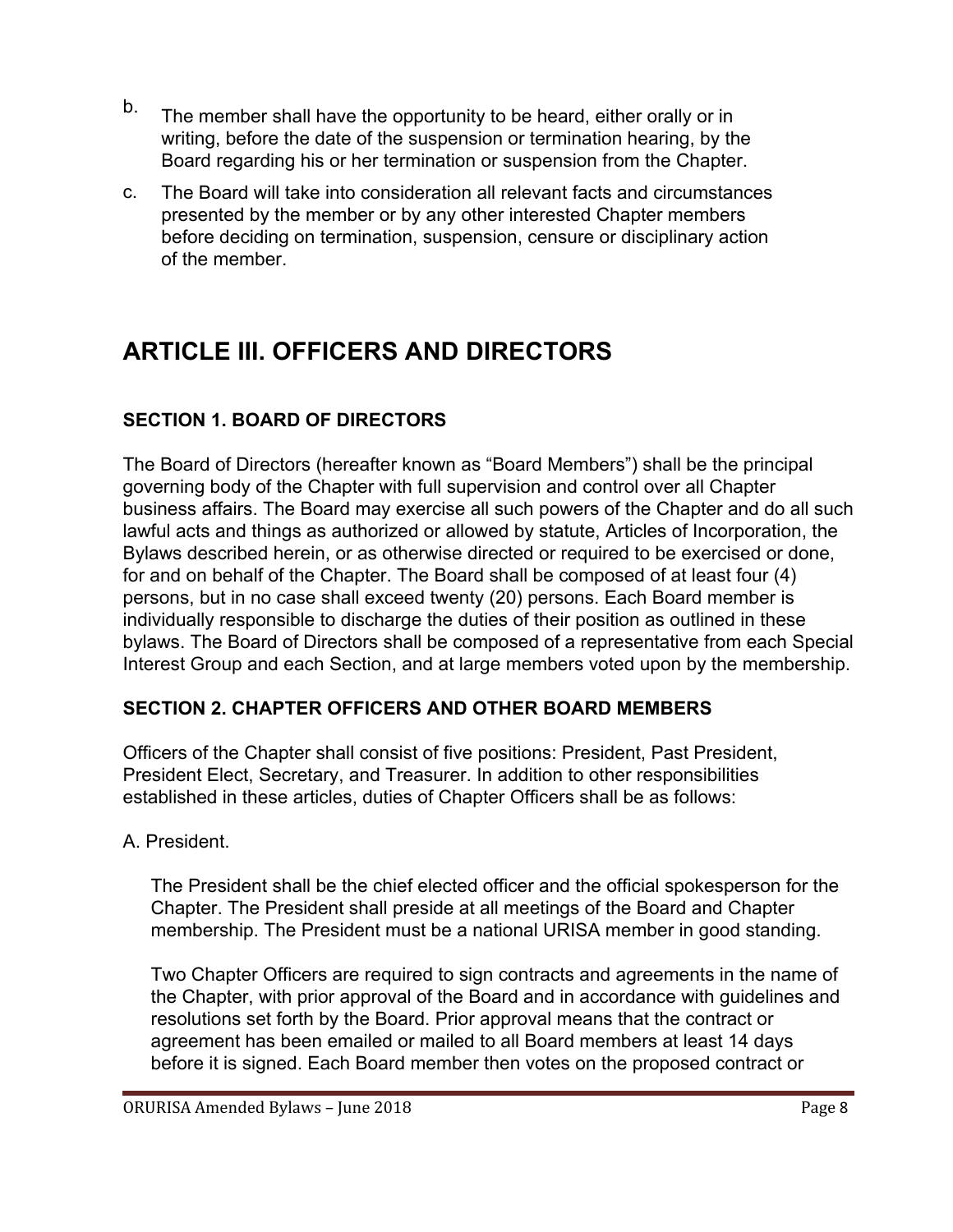#### agreement.

Together with the Treasurer, the Chapter president is responsible for filing the Annual Chapter Report to URISA National, State or National Tax Returns and any other reports and filings as required by law or by another agency. The President will have signatory authority over the bank accounts established in the name of the Chapter and shall be authorized to make disbursements in the name of the Chapter. The president will serve a two year term.

#### B. President Elect

The President Elect serves as President for the Board and Chapter meetings when the President is otherwise unavailable. The President Elect shall assist the President in developing the Annual Chapter Report to URISA National and may represent the Chapter at non-Chapter functions.

#### C. Secretary

The Secretary shall prepare and maintain the written record of the Chapter's proceedings. The records shall consist of accurate minutes, resolutions and correspondence arising from all proceedings and meetings of the Chapter and Board. The Secretary shall compile: a record of proceedings of conferences, workshops, training sessions and other similar professional development activities, excepting social activities, conducted by the Chapter. These documents shall be archived on the Chapter web site and made available to the membership. The Board appoints the Secretary for a three-year term.

#### D. Treasurer

The Treasurer shall be responsible for managing the Chapter's finances and shall handle Chapter funds in accordance with procedures established by the Board and these by laws. The Treasurer shall submit a quarterly financial report to the Board detailing actual versus budgeted expenditures and revenue, current financial status, and a balance sheet statement. Together with the President, the Treasurer shall be responsible for verifying and filing the Chapter's annual financial statement, and shall be responsible for any other financial reports and filings as required by other agencies, especially the State of Oregon Corporation Division. The Treasurer, President, and one other board member, as established by board resolution, shall have signatory authority over the bank accounts established in the name of the Chapter and shall be authorized to make disbursements in the name of the Chapter. The Board appoints the Treasurer for a three-year term.

#### E. Past President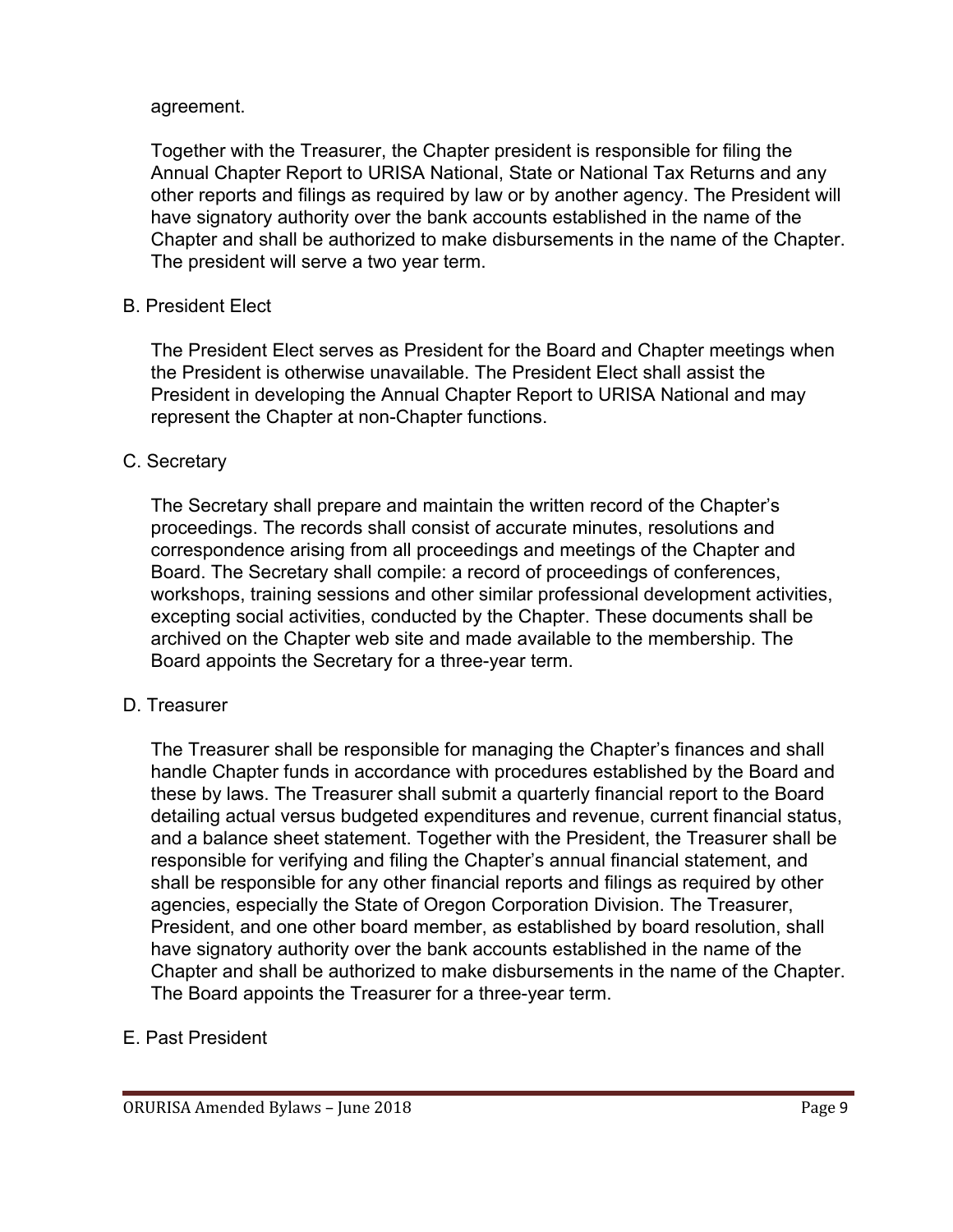The duties of Past President are to provide continuity to the Chapter. This shall consist of advising current Officers and serving as representative of the Chapter or other duties, as assigned by the Chapter President.

#### F. Board Members

At Large Board Members will participate in standing committees as Lead or Committee Member as well as monthly Board Meetings. They will have a vote on issues before the board except as determined by the Board Officers.

## **SECTION 3. STANDING AND SPECIAL PURPOSE COMMITTEES**

The Board may create annual Standing Committees, Special Purpose Committees, and/or Virtual Teams as necessary to support Chapter activities. The President, with approval by the Board, shall establish the duties and membership of such committees and teams as appropriate to support Chapter's needs.

## **SECTION 4. AGENTS AND OTHERS**

The Board, by majority vote, shall elect or appoint such assistant officers and agents as it shall deem necessary or desirable, who shall hold their offices for such terms and shall have such authority and perform such duties as shall be determined by the Board. Agents so appointed may participate in Board meetings but shall have no vote.

## **SECTION 5. BOARD MEETINGS**

The Board shall meet at least once a year at a time and place determined by the Board. The President may call special meetings of the Board. The meeting shall be held at a time and place designated in the notice of the meeting. Actual notice shall be given to each Board member at least ten (10) days and not more than fifty (50) days prior to the meeting, and shall state the purpose of the meeting. Business transacted by the Board shall require a majority vote of a Quorum of the Board, unless a different vote is required by these Bylaws. The Board may transact business at a meeting, by a telephone conference call, by a telephone ballot, by email, by facsimile ballot, or by similar electronic arrangement. A quorum of the Board shall be considered to be one more than one/half (50%) of the current Board.

## **SECTION 6. DUTY OF THE BOARD TO KEEP RECORDS**

It shall be the responsibility of the Board to keep and maintain an annual written record of board business, to include minutes of all official board meetings, resolutions, Chapter correspondence, financial statements and other business records as may from time to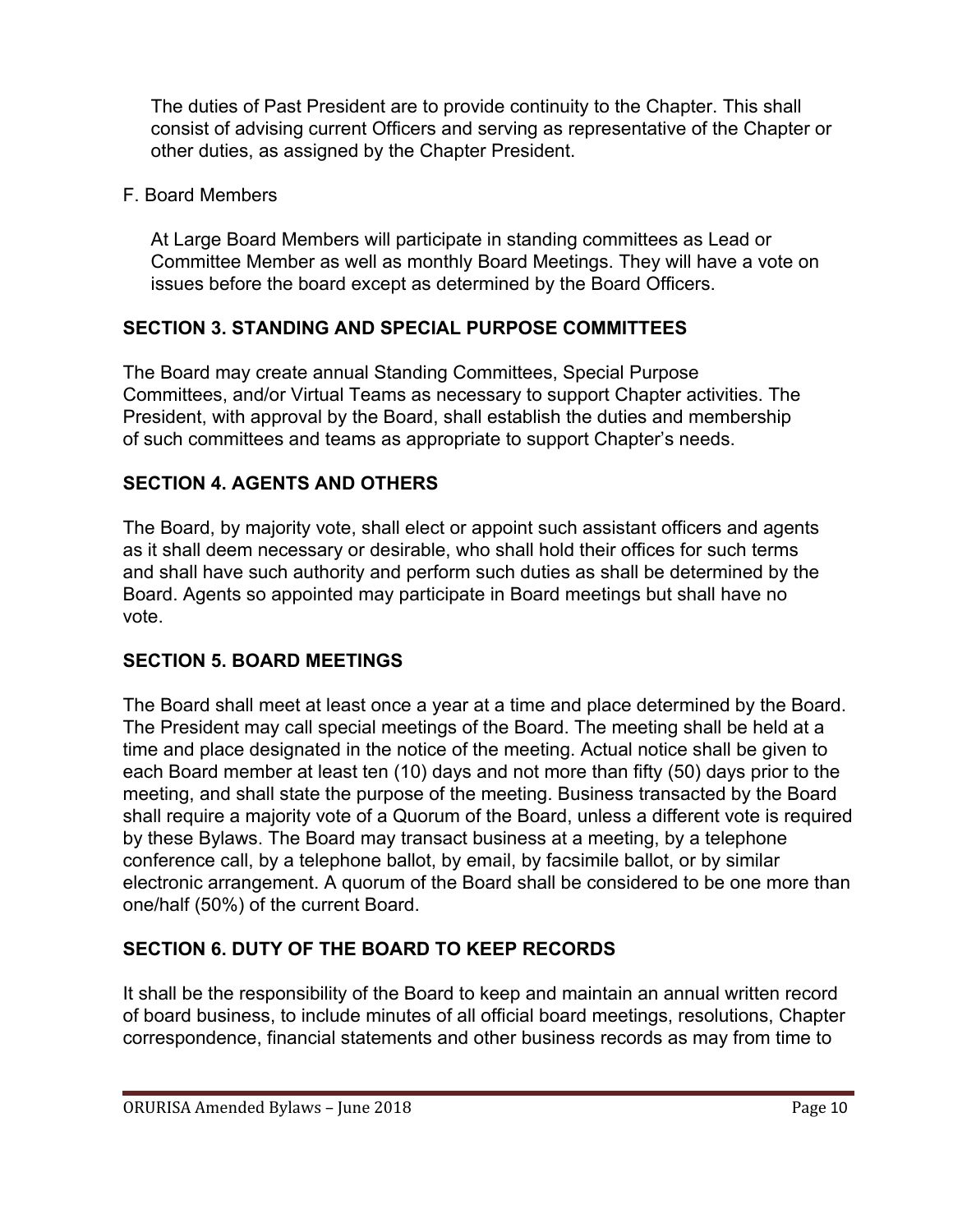time be required by other agencies.

#### **SECTION 7. FINANCIAL RESPONSIBILITY**

It shall be the responsibility of the Board to insure that sufficient Chapter funds are retained in a Chapter account at a reputable commercial bank to fully pay anticipated annual costs of Chapter operations. To this end, the Chapter President, in consultation with the Chapter Treasurer, Past President and Chapter Financial Committee if so formed, shall prepare and present to the Board, a Chapter financial plan and annual budget for the new year by the first meeting of the last quarter of the current year. The annual Chapter budget shall project anticipated summary expenses and estimated revenues arising from chapter activities during the following calendar year. The Chapter financial plan shall present previous year actual, current year estimated, and following year proposed revenue, expenses, and financial balances. The full Board may modify, but shall approve by majority vote, the Chapter financial plan and annual budget not later than the end of the last quarter of the current year. The Board shall be responsible for ensuring that annual Chapter revenues meet annual Chapter expenses and obligations, and that retained earnings do not exceed allowable limits as set forth in applicable IRS regulations.

#### **SECTION 8. DISBURSEMENT OF CHAPTER FUNDS**

No disbursement of Chapter Funds over One Thousand Dollars (\$1,000.00) may be made without two authorized signatures.

Provided that the Board authorizes attendance at the national URISA Conference as part of adoption of the Annual Budget, the Chapter will reimburse 100% of round-trip coach airfare, lodging, and ground transportation costs (e.g., airport shuttle, airport parking, and ground transportation to and from airport to meeting facility). Forty-five day advance ticketing should always be utilized.

If the President or President-elect opts to drive to the meeting as a cost-savings measure, then URISA will reimburse for mileage at the IRS business-expense rate. The amount of reimbursement shall not exceed the cost of the cheapest airline ticket available for the same trip.

Airline ticket stubs and receipts for all on-site travel related expenses must accompany the request for expense reimbursement.

The Chapter encourages Officers and Directors that are traveling on URISA expense to obtain a Per Diem reimbursement from their current employer. If the employer is unable or unwilling to provide Per Diem, then the Chapter will provide Per Diem at the rate established by the IRS for the destination.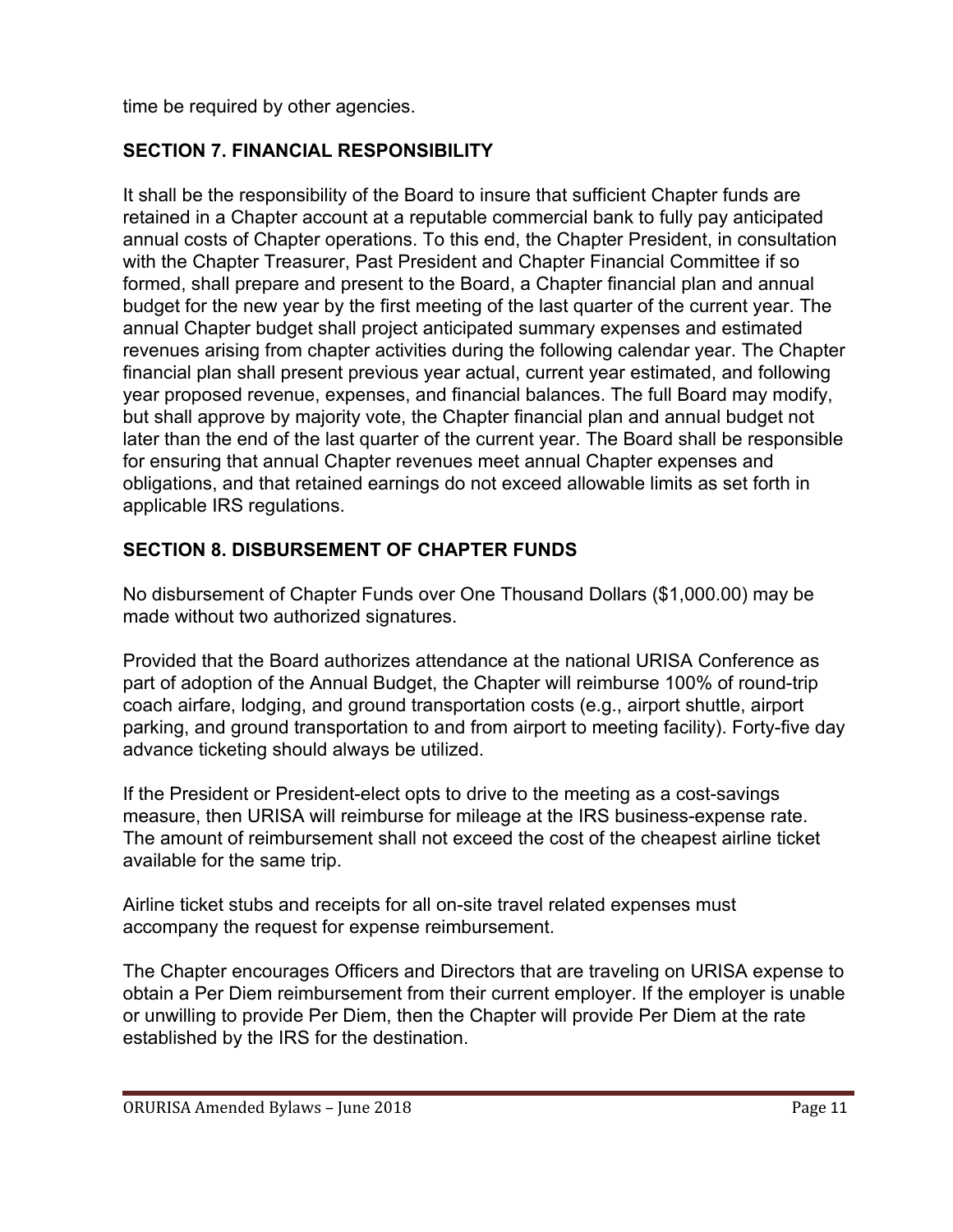Chapter Board and Officer travel reimbursement requests and receipts must be submitted within one month after the last day of the meeting in order to be eligible for reimbursement. This requirement is firm.

## **SECTION 9. FINANCIAL REPORT**

Financial statements reporting the true and correct financial condition of the Chapter shall be prepared and signed by the Chapter Treasurer at least once annually and once semi-annually and shall be presented to the board for review. Upon review, the board shall examine the status of Chapter funds, expenses and obligations and upon accepting the report, shall direct the Chapter President to countersign the said financial statement and enter it into the Chapter's permanent record. The treasurer shall present the approved annual financial report to the full membership during each annual membership meeting. A Chapter financial statement shall be released to any Chapter Member in good standing upon request.

## **SECTION 10. SELECTION OF OFFICERS AND BOARD MEMBERS**

Board members may be selected for office either by interim appointment or by election, in the manner proscribed below:

A. Interim Appointment:

In the event a board vacancy exists, any Chapter member in good standing may volunteer to serve a remaining balance of an annual term on the Board. Any member, who volunteers service to the Chapter as a potential board member, will be interviewed by the nominating committee and presented to the board for ratification. Ratification shall be by majority vote of the Board. At the expiration of the annual term, Board members so ratified, may be considered for election to office by the chapter membership at the next annual meeting, in a manner consistent with the General Election of board members specified in paragraph (b) of this section.

#### B. General Election:

The Chapter Members, at the Chapter's annual meeting shall elect the Board and every other year, the President Elect. All members of the Board and the President Elect so elected shall be nominated to a slate of nominees by a Nominating Committee prior to the Annual Meeting. The President shall appoint the Nominating Committee. Additional nominations may be made from the floor when the slate is presented to the membership for approval. Nominees for board members and President Elect shall be Chapter members in good standing and shall reside and or work within the defined geographic service area of the Chapter. Nominees entered on the slate shall then be elected to office by a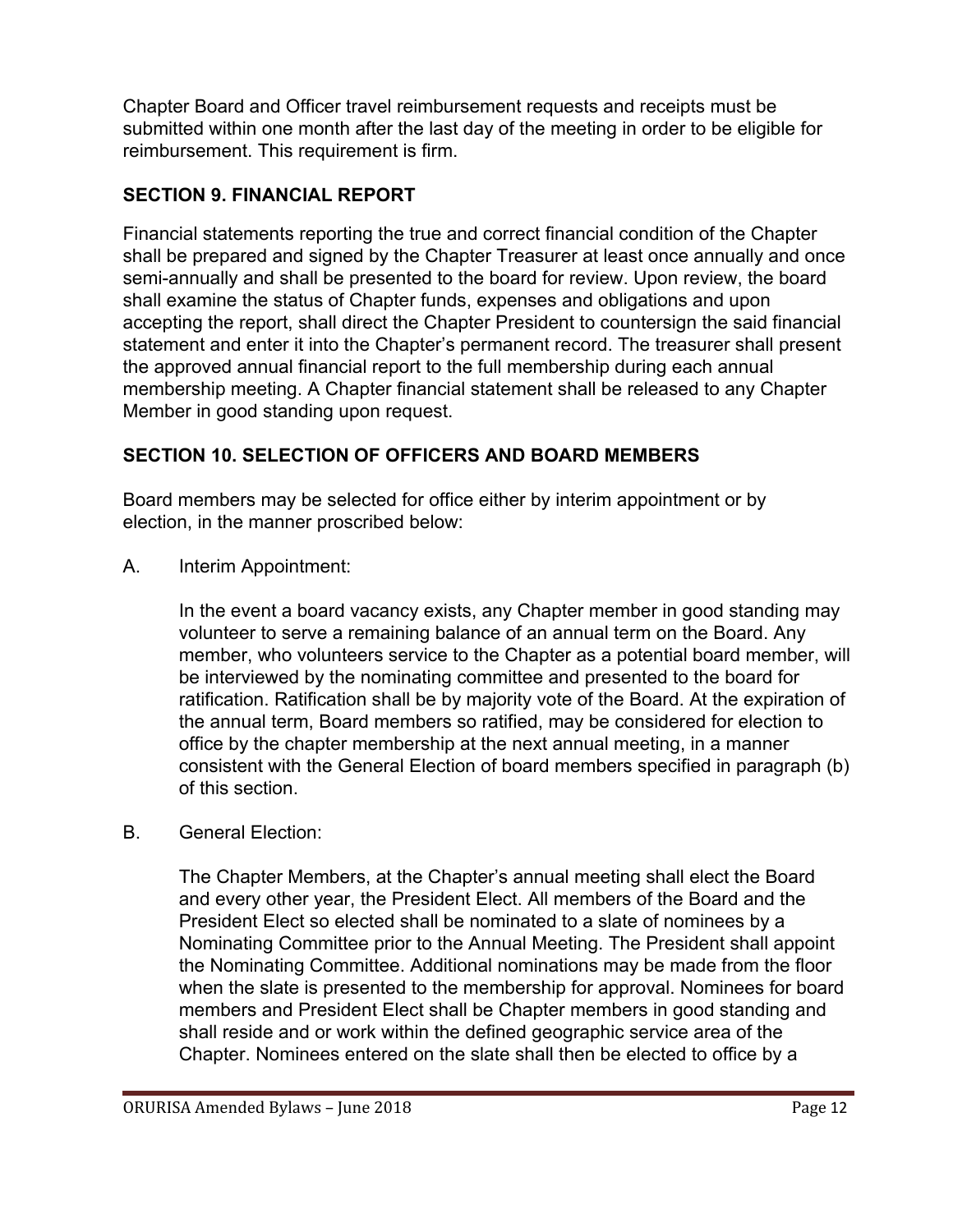majority vote of the membership.

- C. The Treasurer and Secretary shall be appointed by the board, following election of the board for its term, beginning on the date of the annual meeting.
- D. At large board members are to serve for two years, with two rotating each year.

## **SECTION 11. TENURE OF OFFICERS AND BOARD MEMBERS**

Board members and officers serve a two-year term, except the Treasurer and Secretary, who both serve three-year appointments. Officers and Board Members shall assume office at the close of the Annual Conference. Board Members may serve successive terms in any position, except that the President may not serve more than two successive terms. The period of time an Officer or Board Member may serve, in completing the unexpired term of another officer or Board Member shall not be included when applying the foregoing limitation of terms. No member shall hold more than one (1) elective office during a term.

## **SECTION 12. COMPENSATION**

Officers and Board Members shall serve without compensation; except that nominal expenses, incurred on behalf of authorized Chapter activities may be reimbursed at cost, upon presentation and verification of a receipt to the Treasurer.

## **SECTION 13. VACANCY**

In the event of a vacancy in the office of the President, other than expiration of tenure, the President Elect shall automatically succeed to the Presidency; and may serve the remaining term of the vacated office in addition to the regular time of a succeeding term. In the event of a vacancy in the office of the President Elect, the Board may extend the term of the existing President and Past President until the President Elect position is filled through a special election; at a meeting of the membership in compliance with "Article IV. Chapter Meetings" and as otherwise specified in Section 5. Other Board vacancies may be filled for the balance of the term, by the Board at any regular or special Board meeting as specified in Section 5 above.

## **SECTION 14. REMOVAL**

Any Chapter Officer, Board Member, Committee Member, or Agent may be removed from office by the Board if, after due and proper consideration at any regular or special Board meeting, is found by the Board to have: 1) been neglectful of duty as defined in these bylaws; 2) misappropriated chapter funds; 3) violated Chapter Bylaws; or 4) otherwise performed in a manner which was unethical and seriously detrimental to the Chapter's purpose or activities. Removal of any officer or Board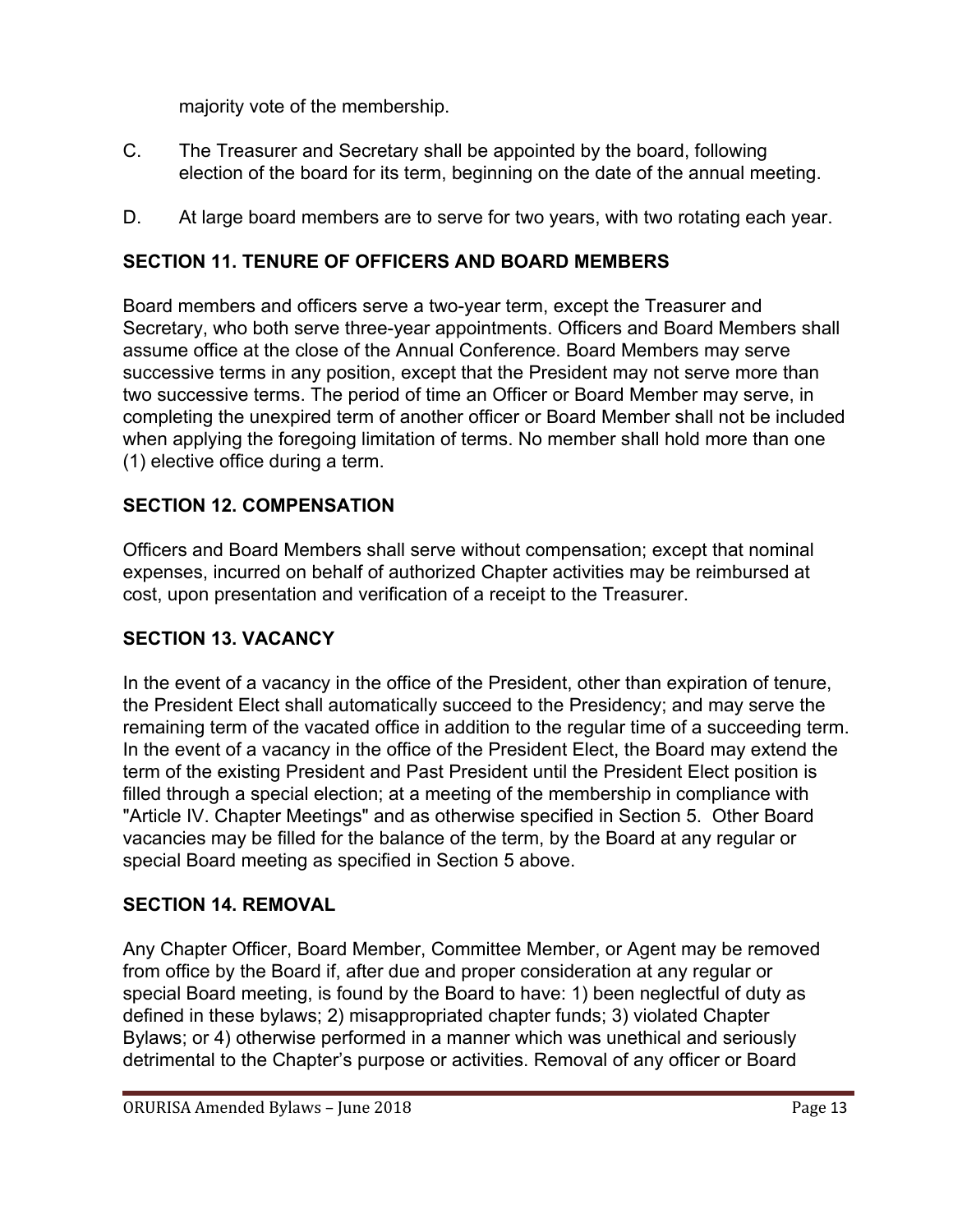Member shall require a two-thirds (2/3) vote of all remaining Board members.

## **ARTICLE IV. CHAPTER MEETINGS**

## **SECTION 1. MEETINGS**

At least one meeting each year shall be designated as the Annual Business Meeting of the Chapter. Special membership meetings of the Chapter may be called at any time by the President, or at the request of a majority of the Board, or upon the written petition of ten percent (10%) or more of the Chapter members in good standing.

All Chapter meetings, events and activities, including board meetings are open to all members in good standing.

#### **SECTION 2. NOTICE OF MEETINGS**

Written, website posting, or oral notice stating the place, day and hour of the meeting and, in case of a special meeting, the purpose or purposes for which the meeting is called, shall be delivered to all members who are designated as such on the membership roster not less than ten (10) nor more than fifty (50) days before the date of the meeting.

## **SECTION 3. ANNUAL MEETINGS**

An annual meeting of members in good standing shall be held annually at the Chapter Conference, when a Board of Directors shall be elected and other such business shall be transacted as may properly be brought before the meeting.

#### **SECTION 4. QUORUM**

A Quorum of any Chapter meeting shall consist of three (3) Board members and/or six (6) other individual members.

#### **SECTION 5. VOTING**

At all general membership meetings of the Chapter, all members in good standing shall have one (1) vote. Not all Chapter meetings require voting on Chapter business, but at any that do, members may vote either in person or by proxy appointed in writing by the member. No proxy shall be valid after eleven

(11) months from the date of its execution. Unless otherwise specifically provided by these Bylaws, a majority vote of the members present and voting shall govern.